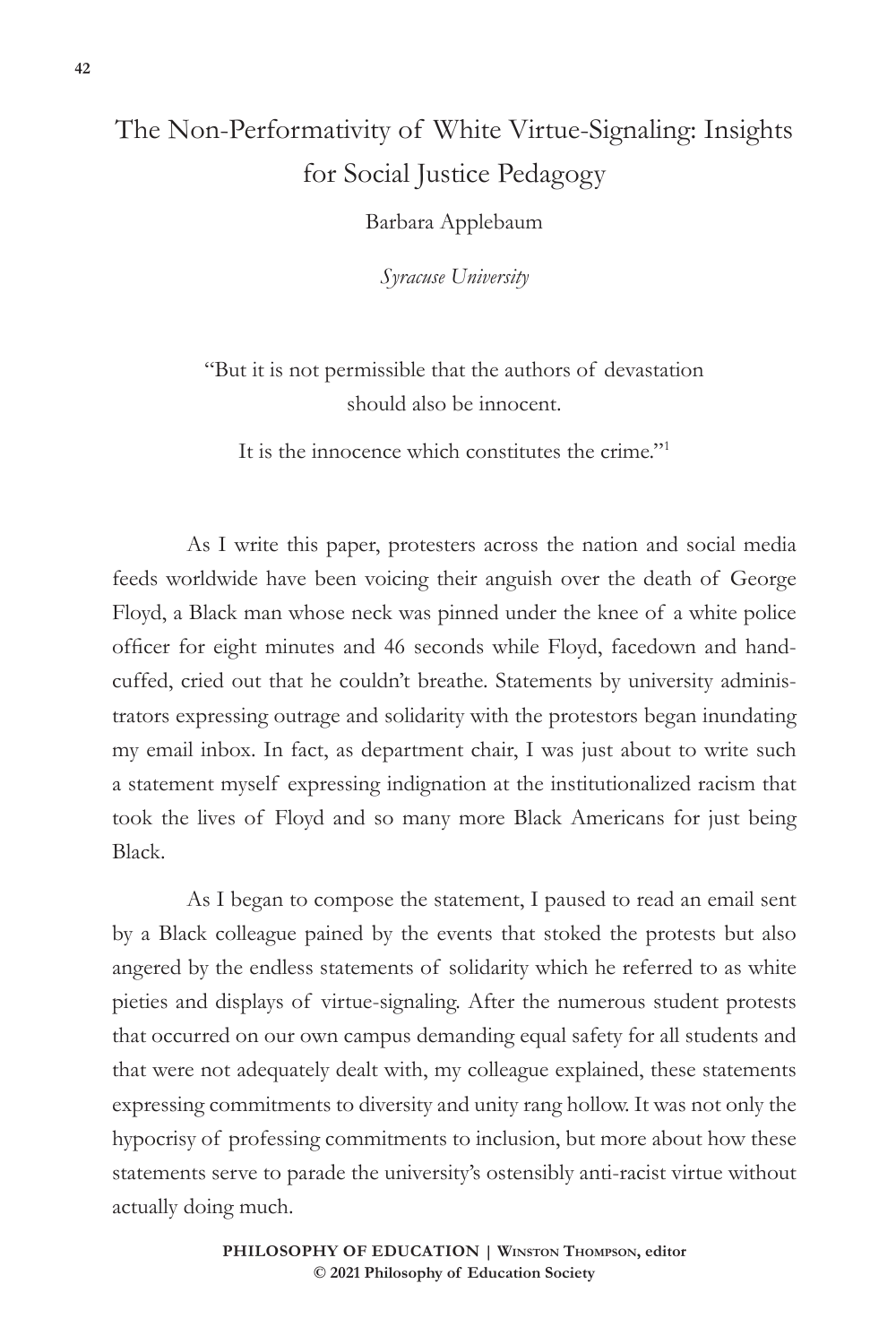Not long after, a white colleague sent out an email to the school's listserv proposing a reading group for white anti-racists. Faculty members of color, however, did not read this email as a benign invitation and were livid. They were experiencing the agony of the unrelenting murder of Black people, the fear of living in such a world, and were exhausted from participating in the protests. White faculty book clubs, they countered, were a comfortable way to appear to do something while avoiding the difficult work of contributing to social justice. Moreover, Black faculty felt they were being asked to validate what white faculty members were doing with absolution. Exasperated and enraged, they asked to be taken off the listserv, immediately!

Whether participating in protests, writing statements, or joining book clubs, these practices have been exposed as problematic ways that well-intentioned white people establish ally-status "from a place of imagined invulnerability, comfort, and safety."<sup>2</sup> What is problematic about white virtue-signaling and what can white people learn from being so accused? This paper aims to examine the meaning of white virtue-signaling as a practice and as an accusation in order to glean insights for social justice pedagogy.

I begin with a review of Justin Tosi and Brandon Warmke's recent work around the concept of moral grandstanding to elucidate some of the characteristic features of virtue-signaling.3 Although related in practice, I conceptually distinguish the performance of virtue-signaling and the accusation. Then, attending to the positionality of the signaler, I introduce the concept of *white* virtue-signaling. Building on Sara Ahmed's analysis of the non-performativity of anti-racism, I demonstrate what the prevailing analyses of grandstanding and the research on virtue-signaling fail to capture.<sup>4</sup> Finally, I explain why it is important for social justice educators to pay attention to white virtue-signaling and I discuss some important questions that this concept may provoke.

## FROM MORAL TALK AS A VANITY PROJECT TO VIRTUE-SIGNALING

At first glance, moral grandstanding and virtue-signaling seem to have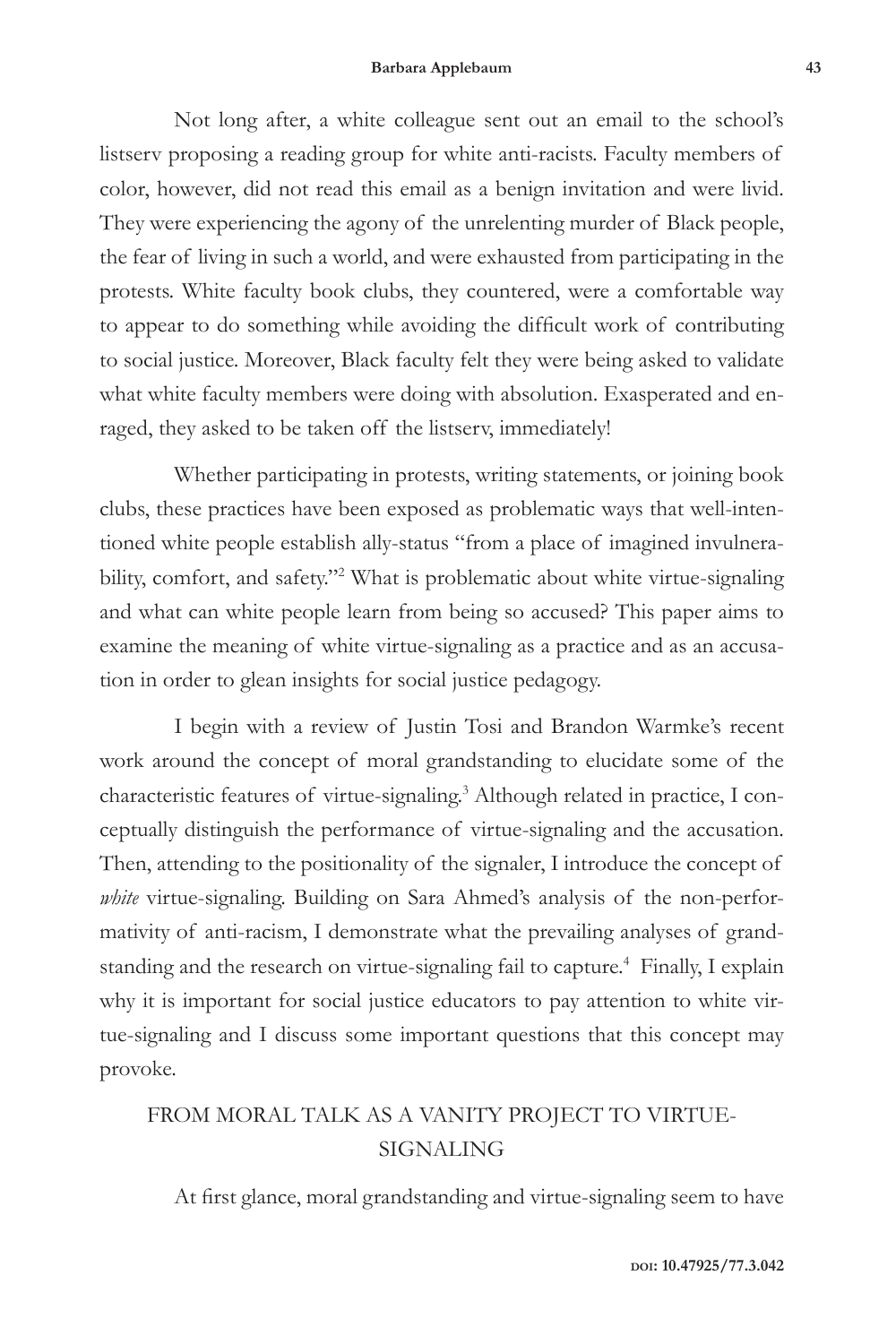lots in common. Neil Levy claims that "'Moral grandstanding' seems to be identical to, or at any rate to overlap very considerably with, virtue-signaling."5 Moral grandstanding, as Tosi and Warmke define it, is moral talk that aims to convince others that one is morally good or, more specifically, "To grandstand is to turn one's contribution to public discourse into a vanity project."<sup>6</sup> In a subsequent book, they articulate two main features of grandstanding (short for moral grandstanding): recognition desire and grandstanding expression.<sup>7</sup> While the former refers to the intention or motivation to impress upon others that one is a good or even a better person than others, the latter entails the statement or utterance aimed at satisfying that desire.

Tosi and Warmke describe, in more detail than needed for my argument, five manifestations of grandstanding: piling on, ramping up, trumping up, excessive emotional displays or reports, and claims of self-evidence. These fall under two types of aims: prestige and dominance. Prestige goals attempt to show one belongs in a group or that one is fit for a prominent role in the group without doing what is required to deserve it. Aiming for dominance involves attempting to raise oneself up by putting another down. In both cases, the grandstander's primary concern is projecting an image of herself as someone who is "on the side of the angels."<sup>8</sup>

While refusing to offer a formula for determining when grandstanding occurs, Tosi and Warmke still provide a recommendation in regard to accusing someone of grandstanding. Motivation can be complicated, they note. On the one hand, individuals rarely act only on recognition desire and, on the other hand, each of us cares to some degree about recognition. Recognition desire, therefore, might stand alongside other motivations that can be other-, rather than self-, oriented. According to Tosi and Warmke, for discourse to be a case of grandstanding, recognition desire must be strong enough so that if the grandstander were to discover that their moral talk received no uptake, then they would be "disappointed."

Moreover, grandstanding is something everyone can be guilty of. Democrats and Republicans are especially notorious for grandstanding. Therefore, Tosi and Warmke conclude that we should refrain from accusing people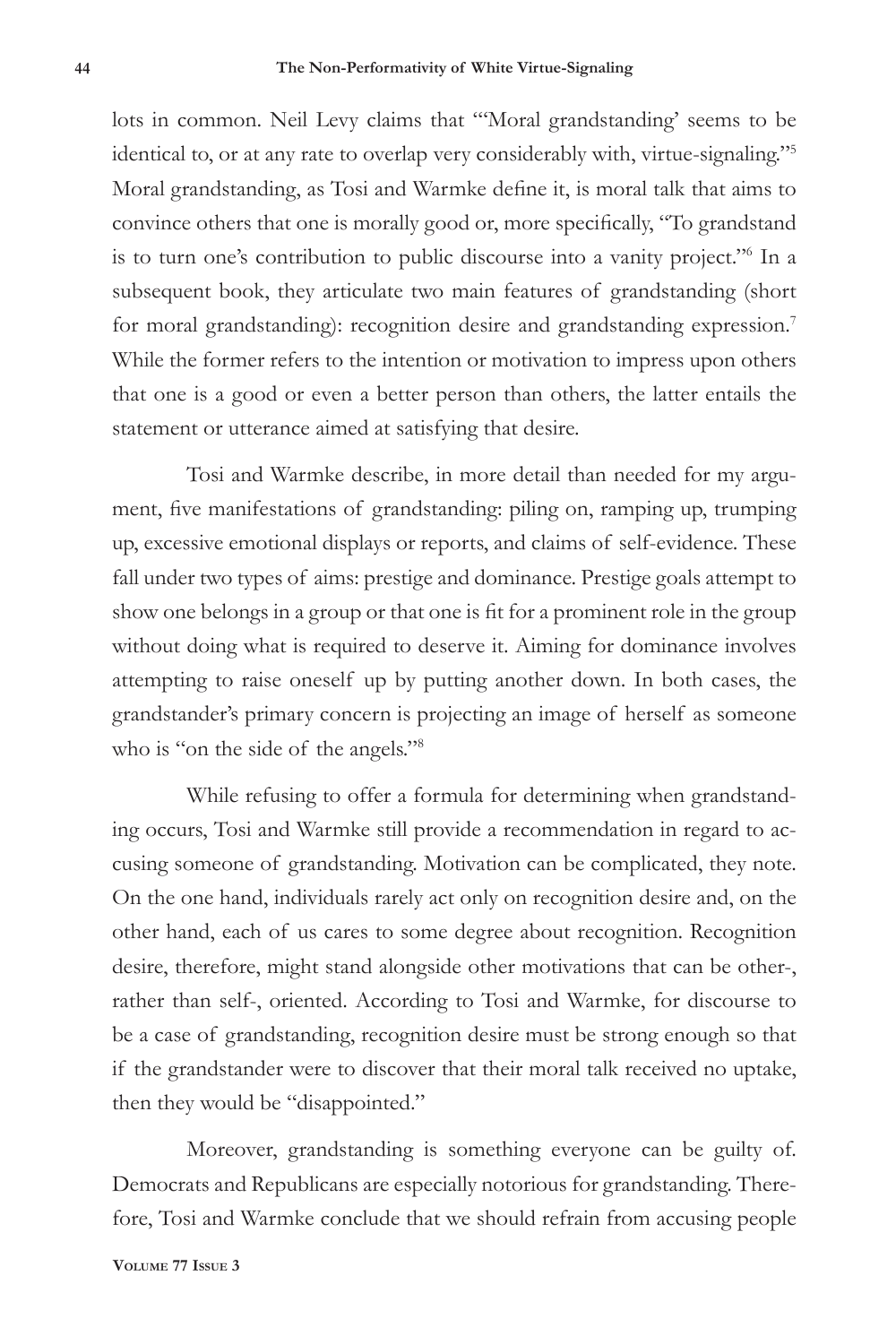of grandstanding because it is difficult to know another's intentions or motivations with certainty. Furthermore, accusations and shaming are not educative and likely will not improve behavior. Instead, we should try to limit our own grandstanding by reflecting before posting and questioning our motivations. One should ask oneself: am I genuinely morally concerned or is it all about the optics? As they explain, it is "far less important to identify grandstanding in others than it is to know how to avoid it ourselves."9 In summation, grandstanding is about promoting oneself. Anyone can be a grandstander. Yet since grandstanding is about intentions, motivations and goals that are difficult to definitively determine, one should avoid charging another with grandstanding.

The concept of virtue-signaling rose in popularity as a pejorative term to denounce empty acts of public commitment to good causes. Like grandstanding, virtue-signaling involves attempts to show one's goodness by public expressions of disgust or favor. Both practices aim to reflect that one is a good person just from typing on a keyboard or uttering certain words. I refer to this as the Hypocrisy Feature—the words communicate virtue but lack further action. Both terms—grandstanding and virtue-signaling—have also been wielded as a derogatory tool to shame or critique a view one disagrees with. I refer to this as the Calling-Out Feature. Anyone can grandstand and virtue-signal. Anyone can accuse others of these practices.

In 2015, James Bartholomew, a British journalist used the term virtue-signaling to critique the American grocery chain, Whole Foods, whose brand consisted of selling organic options. When their advertising campaign began describing the corporation as "part of a growing consciousness that is bigger than food—one that champions what's good" and unrolled the marketing slogan, "Values Matter," Bartholomew reproached the corporation for "virtue-signaling" and discredited the advertisements as performative and duplicitous. The corporation, Bartholomew insisted, commercialized moral  $t$ alk. $10$ 

Recently, the term has become popular on social media as a way to critique displays of anti-racism as insincere and hypocritical. When Congressional Democrats knelt in silence for eight minutes and 46 seconds to honor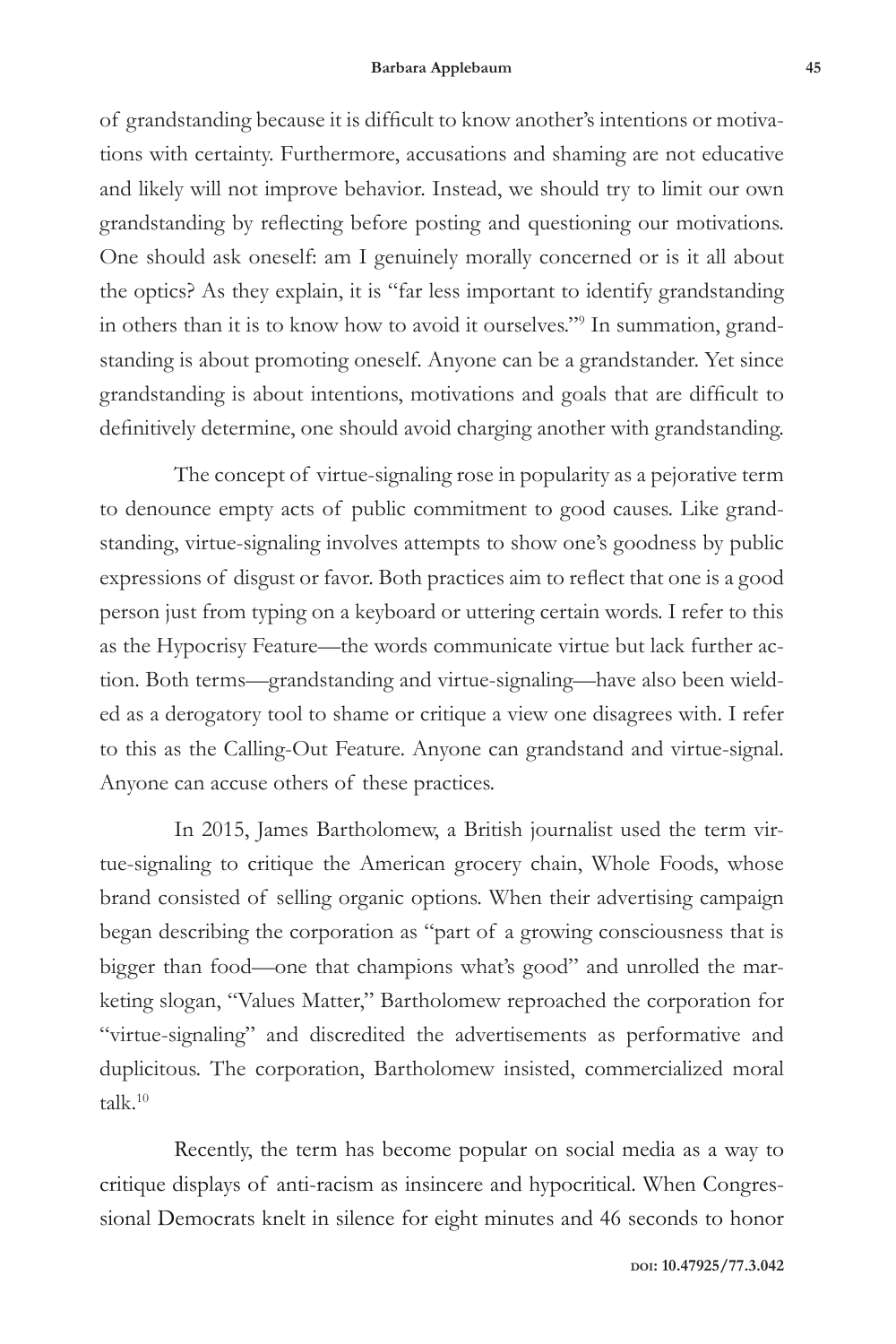George Floyd in the U.S. Capitol Visitors Center in Washington D.C., for instance, Republicans via Twitter were quick to denounce them as virtue-signal $ing.<sup>11</sup>$ 

The academic scholarship around virtue-signaling has focused on the ethics of the practice rather than its meaning. Neil Levy, for example, acknowledges the negative effects that Tosi and Warmke articulate but maintains that these costs do not outweigh the positive aspects of the practice.12 Significantly, Levy insists that virtue-signaling functions to provide higher-order evidence for moral norms by conveying collective confidence in a norm that is increased by its public extensiveness. Signaling, according to Levy, plays an important role in enabling cooperation among people and, therefore, is a useful practice.

The persuasiveness of Levy's defense of the practice is contingent on diminishing the Hypocrisy Feature and the Calling-Out Feature of virtue-signaling. Moreover, Levy ignores the problem that arises when the virtue-signal critic is charged with the same signaling that is being critiqued.13 By appearing to be better than the virtue-signaler, the virtue-signal critic does not transcend the charge.

Tosi and Warmke maintain that the term grandstanding is more useful than virtue-signaling. First, they insist that virtue-signaling relies too much on what other people think. The term moral grandstanding, according to Tosi and Warmke, is preferred because it is always contingent upon the intention to impress rather than what others interpret our behavior to do. Second, similar to virtue-signaling, intention cannot be definitively established. Yet, unlike virtue-signaling they reject the moral value of the Calling-Out Feature.

Tosi and Warmke advocate that one should not call out the grandstander. Can there be moral value to the Calling-Out Feature, specifically under conditions of systemic oppression and privilege? This might depend on who is calling-out whom, the context within which calling out virtue-signaling is occurring, and whether calling out aims to expose how injustice is reproduced, perhaps without knowing. Accusations of virtue-signaling, I contend, can in certain situations, following George Yancy's work, be considered a gift.14 This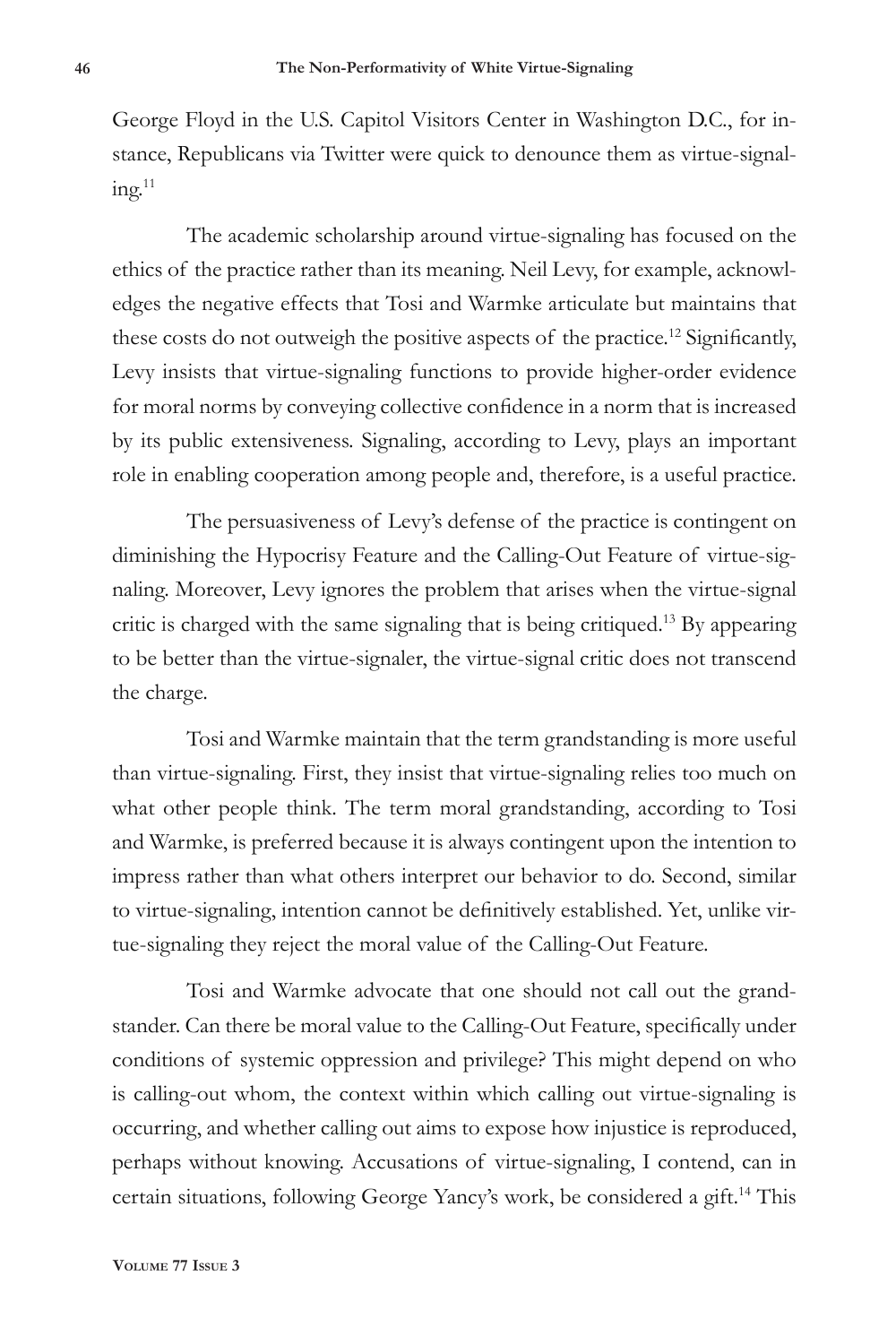becomes clearer when we examine white virtue-signaling and what the Calling-Out Feature has the potential to achieve. The critic of white virtue-signaling may not be virtue-signaling but rather exposing how power reproduces itself. And because white virtue-signaling is more focused on its effects than its intention, the critic can reveal *the pattern* of white habits that virtue-signaling is part of. Calling *this* out can be educative. While Levy emphasizes the merits of virtue-signaling, my aim is to address the possible merit of virtue-signaling critique.

## WHITE VIRTUE-SIGNALING

On June 2, 2020, activist organizers declared Blackout Tuesday a day to stop and reflect on the message of the Black Lives Matter Movement. Social media was flooded with symbolic black squares, with white people participating extensively. Bloggers, like Mary Grace Garis, decried this as a form of white virtue-signaling or performative allyship not only because it blocked out messages about the protests on relevant hashtag pages but also because the practice was not accompanied by action that would further the movement.<sup>15</sup> White people often used the black squares to convey the message "I am a good white."

Although the media lauded white people who joined the protests in support for Black Lives Matter, bloggers critiqued white people who went to the protests only to post selfies the next day, for being condescending with suggestions, for trying to receive attention or for expecting affirmation of their participation. Journalist Jane Coaston notes that "To make it as if, for white Americans, if you post these things on the internet, then you're done well, for me, and for my family, or for any nonwhite American, it's not done, it's never done."<sup>16</sup>

Sara Ahmed's essay, "Declarations of Whiteness: The Non-Performativity of Anti-Racism," is a type of white virtue-signaling critique. Ahmed critically analyzes six different ways that whiteness is declared in academic writing, conversation and institutional policy and demonstrates how "such declarations [of racism or privilege] are non-performative: they do not do what they say."<sup>17</sup>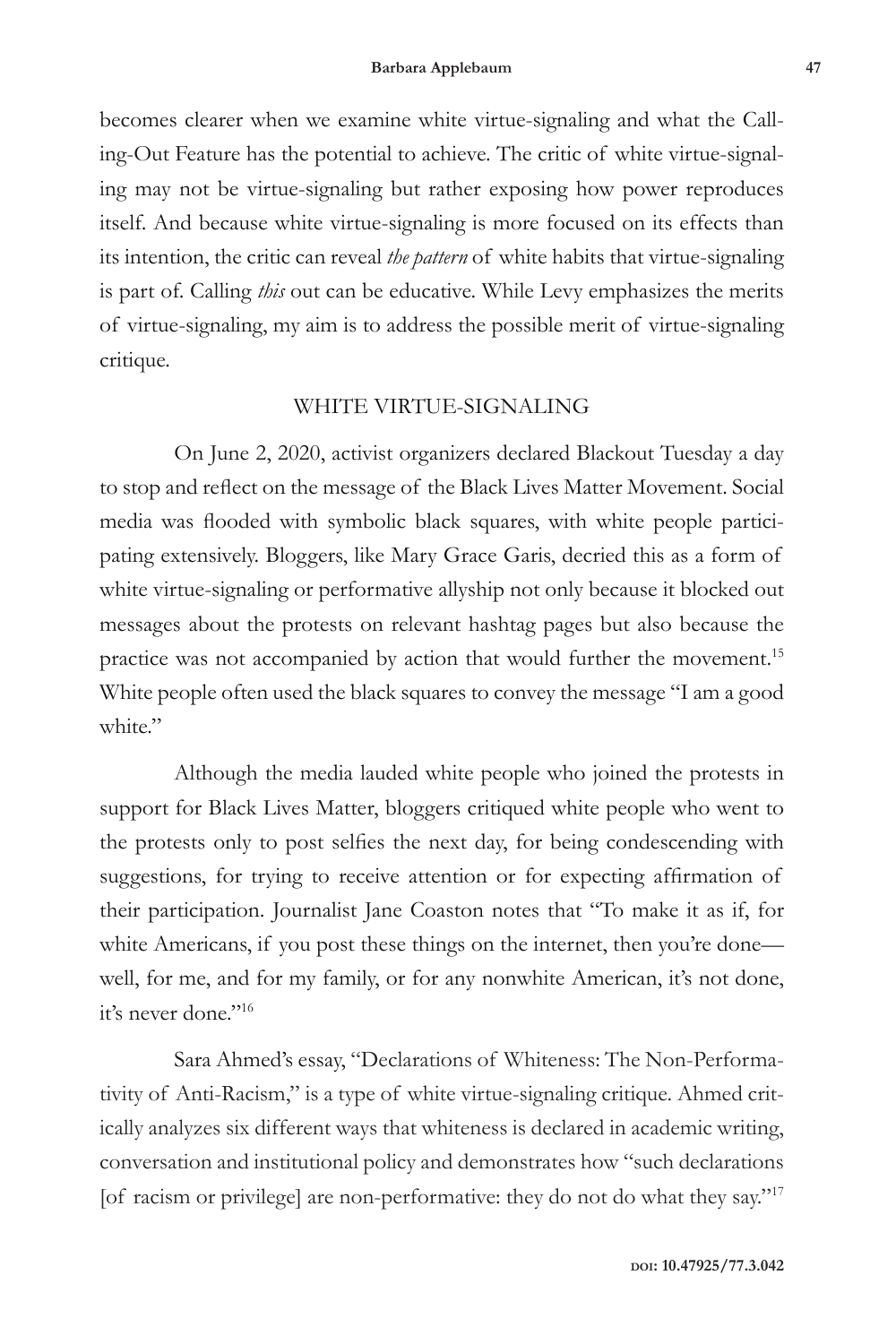For example, one of the declarations of whiteness she addresses is "I am/we are racist." Ahmed shows how this utterance does something other than what the literal words mean. She is not implying that the subject does not mean what is said. Her point is that the assertion does not do what it says but rather does something else. By admitting one is racist, the message conveyed is that one is not racist because racists do not recognize their racism. Such speech acts, Ahmed explains, entail a "fantasy of transcendence" in which what is transcended is the very thing confessed in the declaration. In acknowledging racism, therefore, white people actually refuse to acknowledge it.

Declarations of whiteness also exemplify the tendency of white people to "take back the center," often without realizing it. White people's feeling good is foregrounded rather than dismantling racism. Yet Ahmed goes one step further by emphasizing that when white people protect their innocence, they forego the possibility of considering their complicity in racism, reifying the very structures they allege to oppose.<sup>18</sup>

Ahmed's account is significant because her analysis demystifies how whiteness reproduces itself *through good intentions, alleged or genuine*. Although the declaration is literally true (the confession might be sincere), the veracity of the words does not reveal what more those words do. Ahmed demonstrates that the problem with these declarations is not only that they fail to do anti-racist work but, more significantly, that they can "actually extend rather than challenge racism" by reinforcing the white innocence that blocks recognition of complicity and keeps whiteness in place.<sup>19</sup>

Implicit in Ahmed's analysis is an understanding of language as not a passive instrument for the communication of ideas but rather as a means by which reality is constructed in the moment utterances are expressed. Focusing exclusively on intention allows one to ignore what else language does. Moreover, while the actual content of declarations of whiteness may be true, its truth is beyond the point because the public utterance does something else, too—it inscribes innocence.

When a white student obstructs a discussion of racism by declaring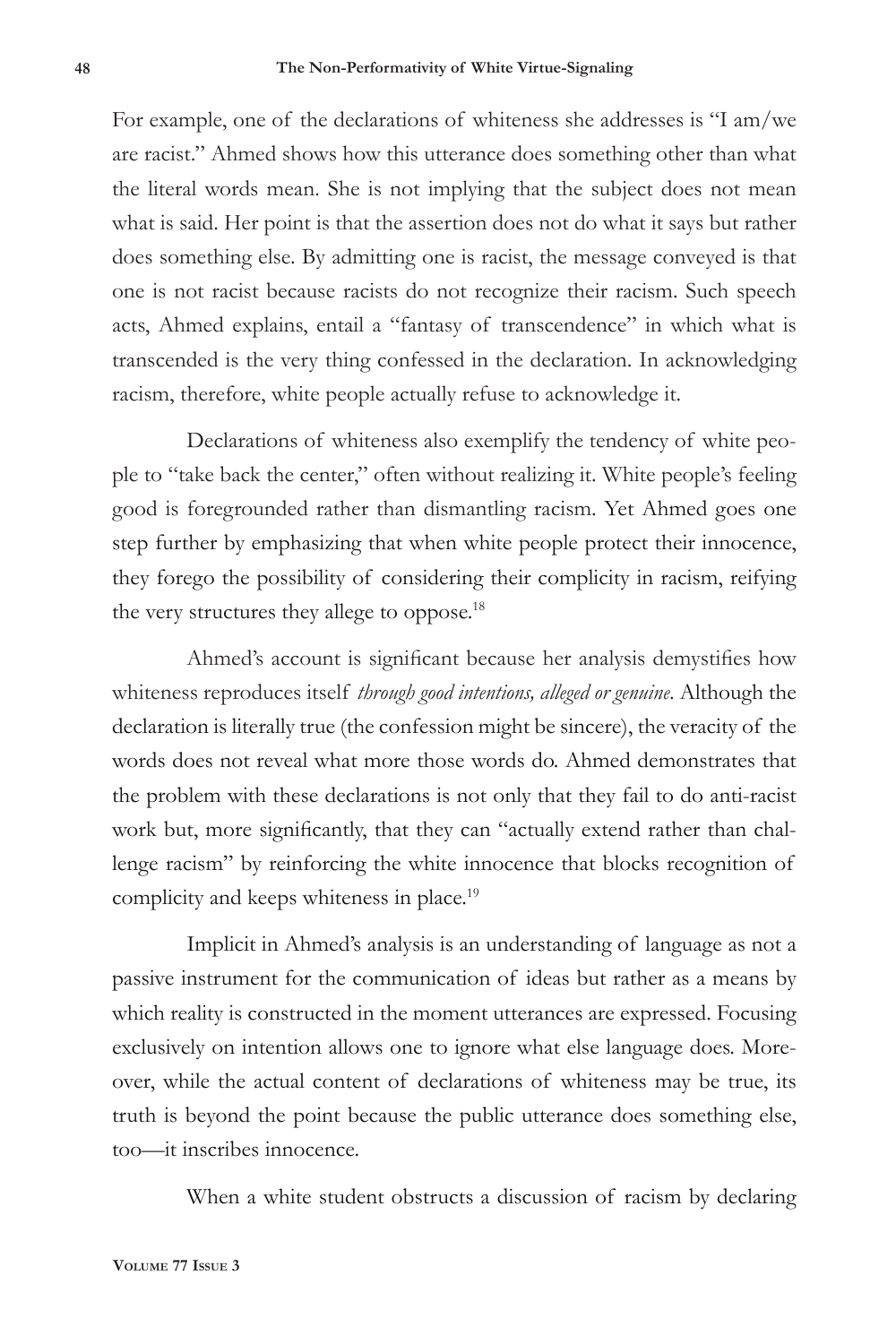"My best friend is Black," it may be true that her best friend is Black, yet, her declaration does more than tells us a fact about her choice of companions. Language, Ahmed acknowledges, does things but, more specifically, can do things *other than what we intend*. Ahmed explains that "the failure of the speech act to do what it says is *not a failure of intent or even circumstance*, but is actually what the *speech act is doing*."20

To see this, one must recognize that the declaration is not an isolated act but part of a pattern of practices that shields systemic injustice from challenge. What the declaration does is to provide a means for distancing oneself from considering one's complicity in the pattern of practices that maintain systems of oppression. Ahmed shows how power works through us and, more specifically, how power can be redone when one intends to undo it.

Applied to white virtue-signaling, we learn it is not whether the signaling is true or stems from good intentions. The point is how white virtue-signaling obstructs the need for considering one's complicity in racism. When one shifts the focus from individual intentions to the pattern of practices that the act participates in, white virtue-signaling can no longer be understood as an isolated act but part of a pattern of practices that protect white innocence.

The scholarship around grandstanding or virtue-signaling cannot capture this insight since it presumes an abstract individual that ignores how we are constituted in relation. In his attempt to problematize the reducing of police brutality to "a few bad apples," George Yancy underscores that such an *atomistic social ontology* with its strong focus on individual intentions obscures how police brutality is part of a system.<sup>21</sup> This social ontology disregards how being white has harmful implications for what it means to not be white. The scholarship on grandstanding and virtue-signaling takes the isolated case as the point of analysis and fails to consider whether these practices are iterations of larger patterns of practices that do things.

Studies of racial micro-aggressions support the claim that a focus on good intentions or isolated practices can conceal the harm that such practices produce. In isolation, microaggressions can seem innocuous to the perpetra-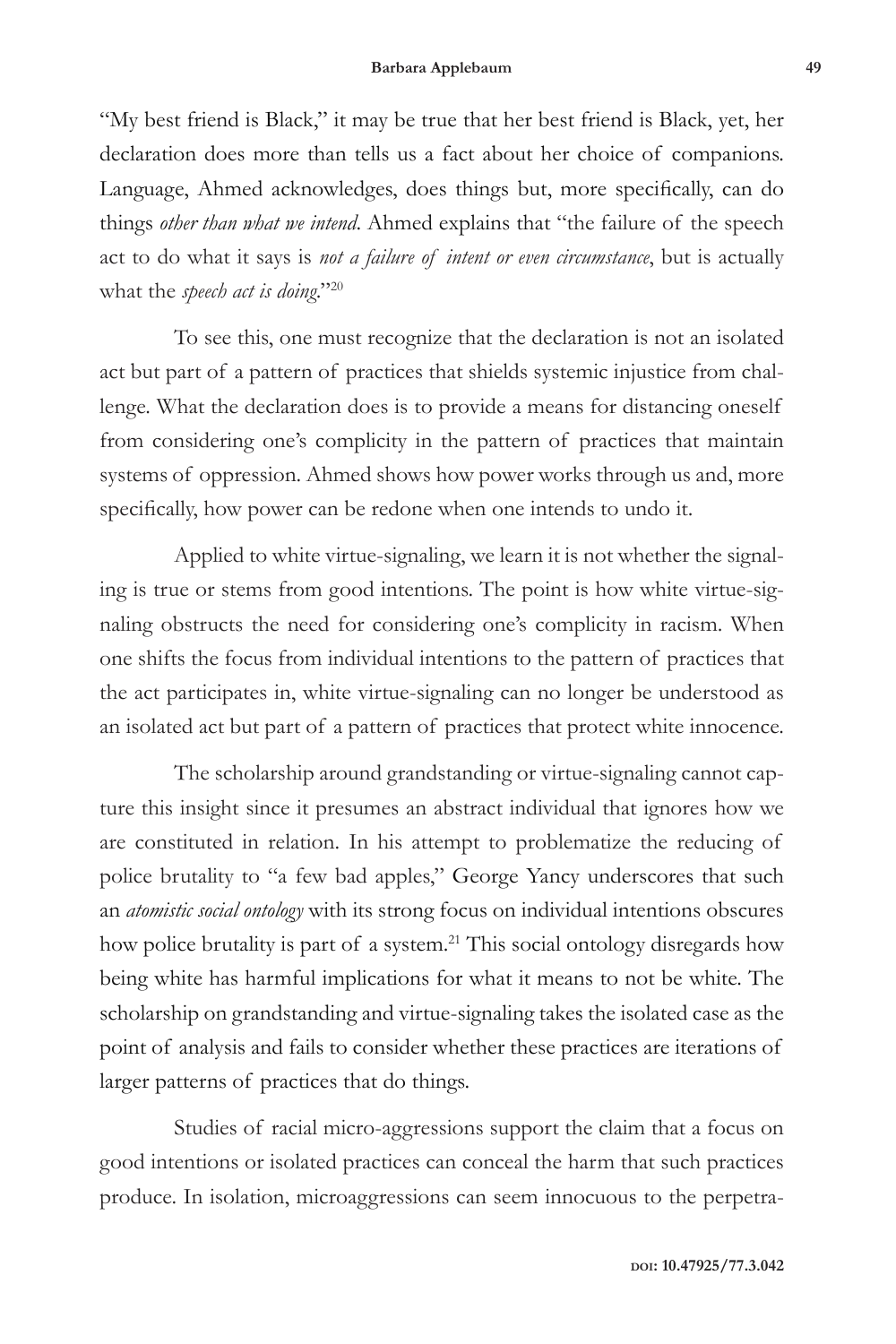tor, especially when attached to good intentions. It is the cumulative experience that impacts the lives of people of color. When a white person compliments a Black presidential contender for being articulate, no matter how sincere, this is not an isolated act but part of a larger pattern of practices that stereotypes Black men as not smart.

To sum-up, both grandstanding and virtue-signaling entail desires to appear good. While grandstanding is focused on the intention and motivation to appear good, virtue-signaling provides an occasion to value what other people think. The grandstander-critic is dissuaded. The virtue-signal critic, in contrast, is vulnerable to be accused of the very behavior under critique. Ahmed, however, helps us to understand the deeply harmful effects of white virtue-signaling that is not just about isolated acts carried out by individuals considered bereft of the wider structural context. Rather, the virtue-signal critic can expose the pattern of practices that protects white innocence and how power is reproduced through good intentions. This approach makes clearer why people of color might not only be frustrated and annoyed by white virtue-signaling but also enraged at white people protecting their innocence and expecting affirmation and absolution.

When positionality is taken seriously, the virtue-signal critic can be a gift to white people. People of color should not be expected to be virtue-signal critics and to insist they do this labor is not only exploitive but another iteration of privilege. However, when they do, white people should listen carefully as the message is something to be grateful for. Instead of feeling personally attacked, one might stay in the discomfort that provides opportunities to learn.

## WHITE VIRTUE-SIGNALING AT THE EXPENSE OF STUDENTS OF COLOR

How might white virtue-signaling play out in classroom dynamics? What might be the toll on students of color? Is white virtue-signaling less an aberration and a more quotidian phenomenon occurring in the classroom? How might I, a white educator, lead white students (and myself) to challenge good white intentions without losing sight of our complicity? I can only briefly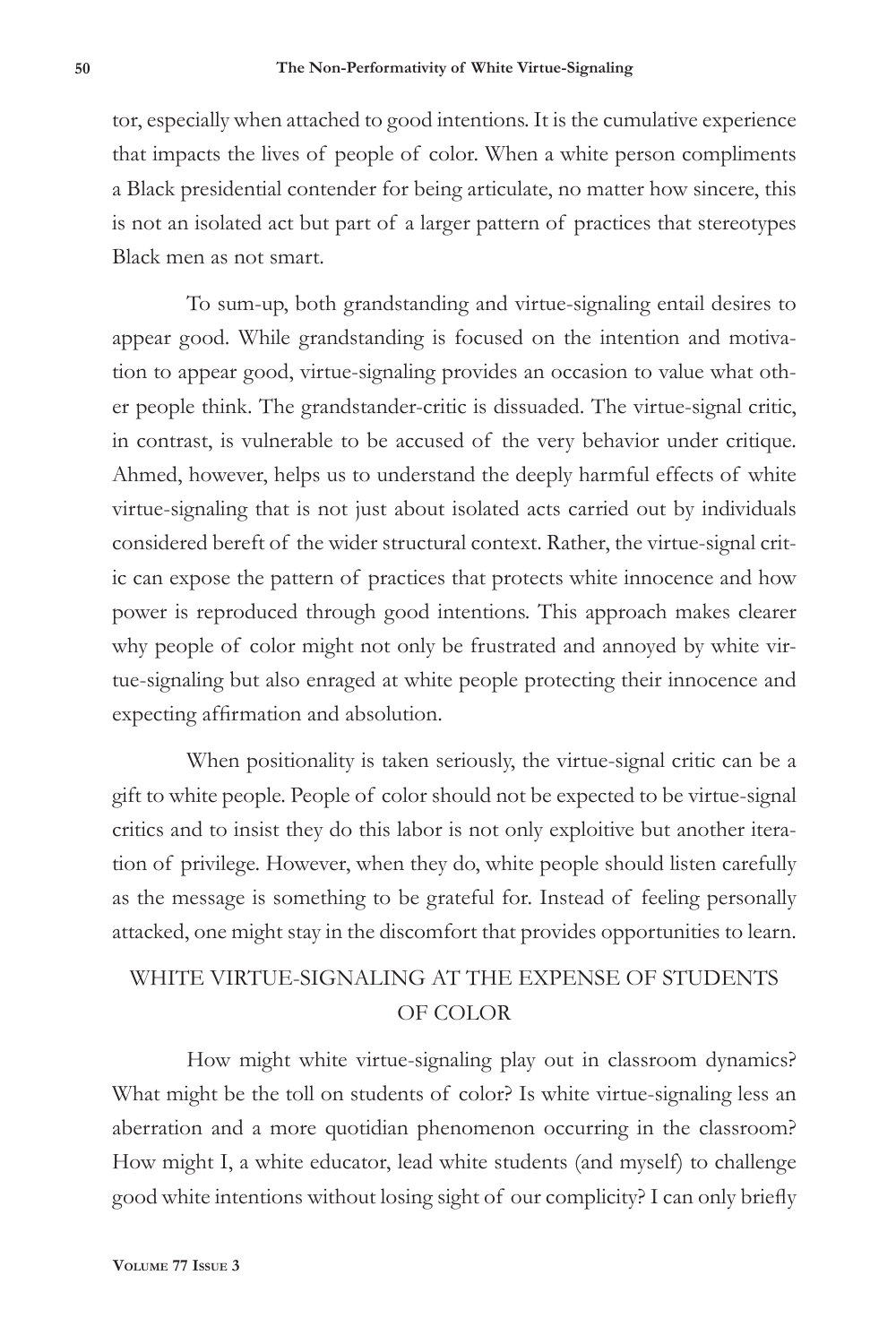address these questions here.

The experience of people of color, as Yancy contends, is one of having a knee on their necks every day.22 His students of color, he adds, move within white spaces subjected to systemic violence. Many students of color do not characterize their experiences in the racially integrated classroom as safe or conducive to their learning. Leonardo and Porter point out that even when race dialogues aim to critique and undo racial privilege, students of color must endure white denials, tears, guilt, defensiveness, and anger.<sup>23</sup> Students of color live a catch-22 in which they must either uphold the safety of whites who spend their psychic energy trying to preserve their innocence or speak up and insist on a space of integrity. Both have consequences. White protections of innocence that hide behind good intentions can be understood as a form of white virtue-signaling that are particularly difficult to challenge. Such practices exemplify how "white supremacy breathes at the site of Black asphyxiation."<sup>24</sup>

Baldwin's powerful quote serving as an epigraph to this essay underscores that it is the very process of whites trying to protect their innocence that is a danger to people of color. Good white intentions do not escape the insidiousness of racism. Acknowledging the impossibility of stepping outside of the structures white people participate in can be the first step in anti-racist politics. White students, even those who participate in dialogue aiming for change, enter dialogue as white, inextricably bound to the subject positions they critique. Fiona Probyn-Rapsey proposes that complicity be a starting point for ethics and Yancy emboldens white people to stay in the discomfort of critique.25 Ahmed argues that when whites "stay implicated in what they critique," conditions for new coalitions of anti-racist work become possible.<sup>26</sup> Inhabiting the critique will require the cultivation of critical white double consciousness. And in order to do that, educators must help whites pierce the walls of willful ignorance.

A possible move that can help whites unpack how good white intentions embody complicity would be to cultivate critical white double consciousness. Linda Alcoff borrows from W.E.B. Du Bois' concept of Black double consciousness that describes the psychic situation of oppressed groups who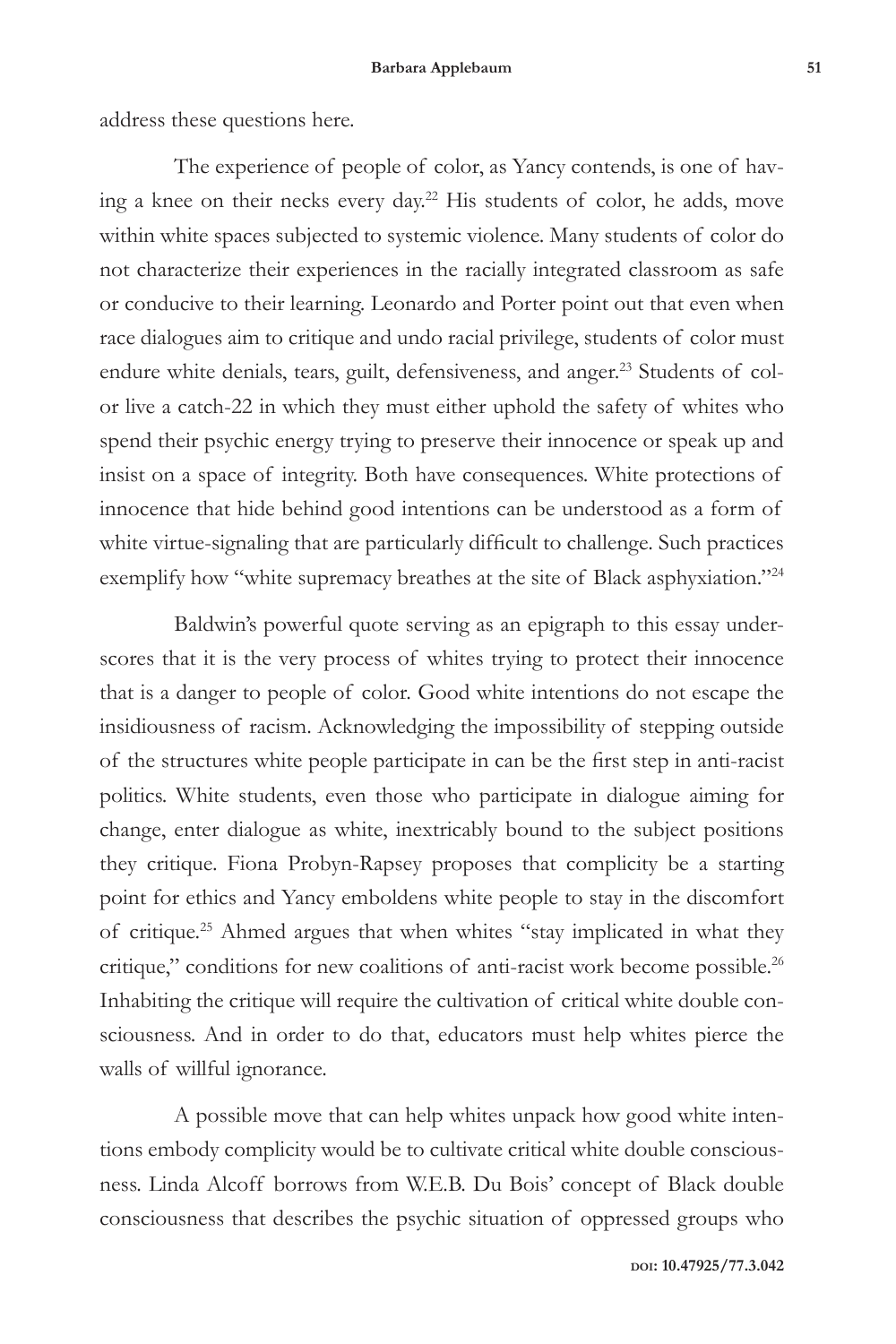need to see themselves through two sets of perspectives in order to survive: their own and their oppressors.<sup>27</sup> For Alcoff, white double consciousness involves white people coming to see themselves not only through the dominant lens but be willing to see themselves as they are perceived from non-dominant perspectives. Significant for the white double consciousness that Alcoff invokes is that it entails white people realizing that the latter is a crucial corrective truth. Of course, unlike the white gaze that oppresses Blacks, the split consciousness between the way whites see themselves and are perceived by marginalized groups is not oppressive. Moreover, while for Black double consciousness, it is the inner lens that is a more reliable indicator of truth than the external one, for white double consciousness, the internal lens is unreliable because it is exclusively dependent on dominant frameworks.<sup>28</sup> Only by being open to the external perspective can this unreliability be fractured.

For instance, bell hooks explains that in the Black imagination whiteness is represented as "a terrorizing imposition, a power that wounds, hurts, tortures," something difficult for white people to acknowledge because it would "disrupt the fantasy of whiteness as representing goodness."29 On Alcoff 's account of white double consciousness, the uncomfortable tension generated by taking seriously how whiteness is perceived in the Black imagination can be a valuable tool for the type of disorientation that opens a space for activism that is more about supporting others than gleaning rewards for oneself. Anti-racism work with a white lens, Didi Delgado reminds us, is inherently flawed.<sup>30</sup> The discomfort of double consciousness, however, may also lead to desires to escape. White people must wrestle with the power of willful ignorance that impedes the ability for whites to consider how others perceive them.

Philosophers have shown that the marginalized develop their own epistemic resources, concepts that make their experiences intelligible amongst themselves. Even when the marginalized possess these concepts to name their experiences, however, dominantly situated knowers *willfully refuse* to recognize any epistemic resource that challenges the dominant epistemic framework. Jose Medina, Gaile Pohlhaus, Jr. and Kristie Dotson have argued that dominantly situated knowers *pre-emptively* dismiss these resources because it benefits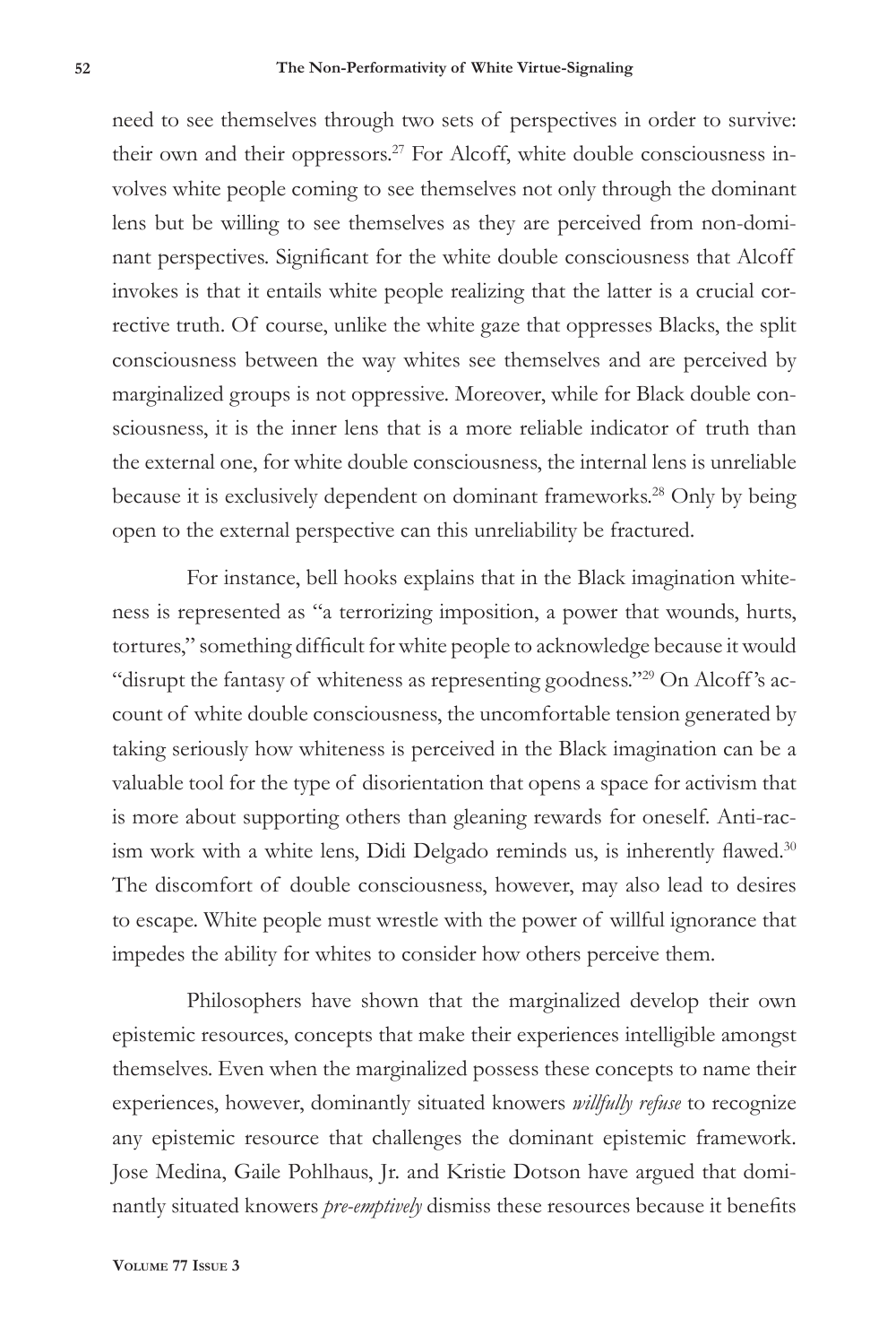them to do so.<sup>31</sup> The confidence dominantly situated knowers place in their own interpretations of the social world obstructs the ability to "hear" conflicting and revealing interpretations provided by the marginalized. In spite of this, an important step is for white people to be open to and pay attention to what people of color are saying about white complicity in racism. It requires listening to those who are on the receiving end of the effects of white good intentions.

At the end of her essay, Ahmed responds to white students who feel hopeless, asking her what can white people do to combat racism (a question that Ahmed elucidates is itself a manifestation of white privilege, re-centering white agency). But what she continues to expound is powerfully insightful. Ahmed acknowledges that the question is not totally misguided.

> The impulse towards action is understandable and complicated; it can be both a defense against the "shock" of hearing about racism (and the shock of the complicity revealed by the very "shock" that "this" was a "shock"); it can be an impulse to reconciliation as a "recovering" of the past (the desire to feel better); it can be about making public one's judgment ("what happened was wrong"); or it can be an expression of solidarity ("I am with you"); or it can simply (be) an orientation towards the openness of the future (rephrased as: "what can be done?"). But the question, in all of these modes of utterance, can work to block hearing; in moving on from the present towards the future, it can also move away from the object of critique, or place the white subject "outside" that critique in the present of the hearing. In other words, the desire to act, to move, or even to move on, can stop the message "getting through."32

In order to join with people of color in alliance to challenge systemic racism, the challenge whites must be willing to face involves not only examining their desire to do something but also be willing to stay in the discomfort of that exploration. "If we want to know how things can be different too quickly," as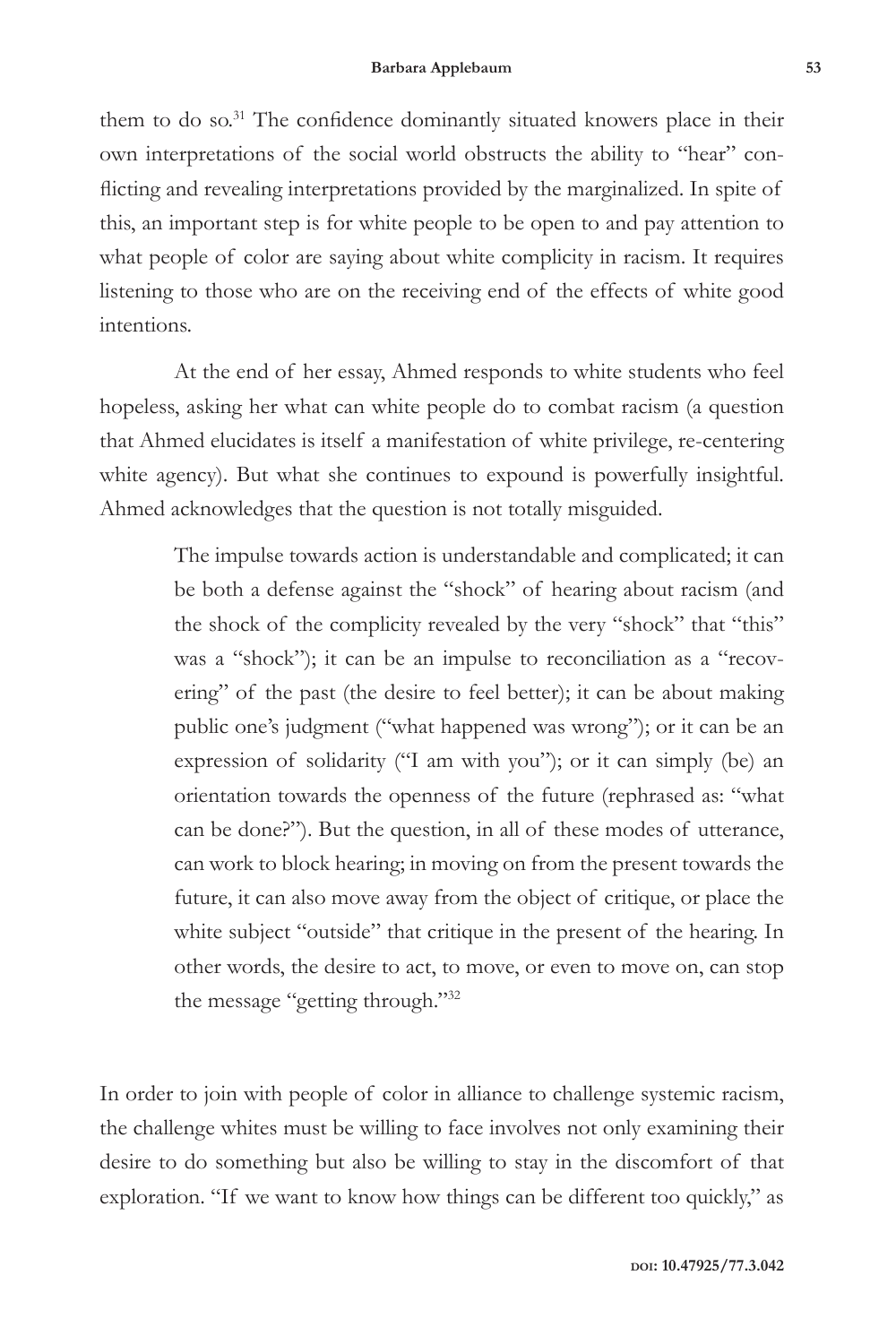Ahmed argues, "then we might not hear anything at all."<sup>33</sup> Similarly, George Yancy exhorts white people, "not to move too quickly when confronted by the muck and mire of their own whiteness."<sup>34</sup>

Whites cannot transcend their whiteness as long as white supremacy exists. Thus, whites never finish the work of being responsible. The issue is not only doing more, which, yes, might produce some meaningful outcomes. In order to work in coalitions that fundamentally make a difference in disrupting whiteness, doing more should not be in the register of "what I can do" but instead be framed as "what can be done."35

In his critique of white people who in response to the murder of Black bodies just join book clubs, Tre Johnson writes,

> The confusing, perhaps contradictory advice on what white people should do probably feels maddening. To be told to step up, no step back, read, no listen, protest, don't protest, check on black friends, leave us alone, ask for help or do the work—it probably feels contradictory at times. <sup>36</sup>

Cultivating white double consciousness and diminished willful ignorance helps one to navigate this confusion and learn from mistakes that will be made.

The challenge for white people is to shift the focus from intention to the effects of their doings and listen to what people of color say those effects are. Johnson relates a sign he encountered on a Black woman's bicycle when he went to vote on Election Day. In red, white, and blue letters it read, "No, YOU do better."37 For white people, learning *to do better* involves a sensitivity ensuing from double consciousness that accepts that doing or not doing will not bring transcendence from complicity and that the virtue-signaling critic can help one recognize that.

1 James Baldwin, *The Fire Next Time* (New York: Dial Press, 1963), 5-6.

2 Alison Bailey, "'White Talk' as a Barrier to Understanding Whiteness," in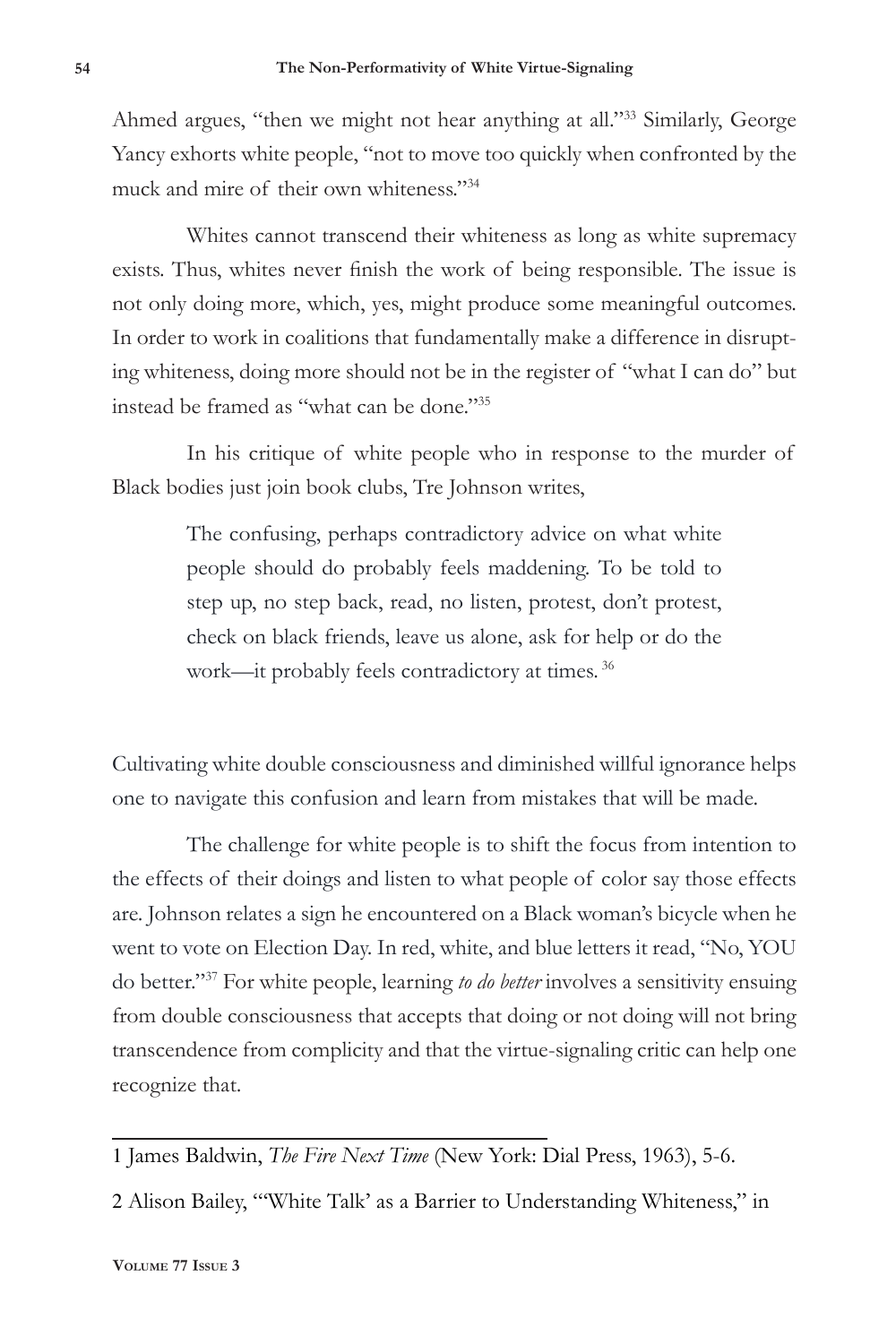George Yancy, ed., *White Self-Criticality Beyond Anti-Racism: How Does It Feel to Be a White Problem?* (Lexington Books, 2014): 43.

3 Justin Tosi and Brandon Warmke, "Moral Grandstanding," *Philosophy and* 

*Public Affairs* 44, no. 3 (2016): 197-217; Justin Tosi and Brandon Warmke,

*Grandstanding: The Use and Abuse of Moral Talk* (New York: Oxford University Press, 2020).

4 Sara Ahmed, "Declarations of Whiteness: The Non-Performativity of Anti-Racism," *Borderlands e-journal* 3, no. 2 (2004), http://www.borderlands.net.au/vol-3no2\_2004/ahmed\_declarations.htm

5 Neil Levy, "Virtue Signalling is Virtuous," *Synthese* 198 (2021): 9545-9562.

6 Justin Tosi and Brandon Warmke, "Moral Grandstanding," 199.

7 Justin Tosi and Brandon Warmke, *Grandstanding.*

8 Justin Tosi and Brandon Warmke, *Grandstanding,* 78.

9 Justin Tosi and Brandon Warmke, *Grandstanding*, 65.

10 James Bartholomew, "Easy Virtue," *The Spectator* (April 18, 2015) https://www. spectator.co.uk/article/easy-virtue.

11Rachel Greenspan, "Politicians and Influencers Have Been Accused of 'Virtue Signaling" During Police Brutality Protests, But the Callouts Could Do More Harm Than Good." *The Insider*, June 13, 2020, https://www.insider.com/virtue-signaling-social-media-george-floyd-protests-racism-2020-6.

12 Neil Levy, "Virtue Signalling is Virtuous."

13 Sam Bowman, "Stop Saying 'Virtue Signalling,'" (blog), May 27, 2016, Endnotes

https://s8mb.medium.com/stop-saying-virtue-signalling-a858533f6793.

14 George Yancy, "Dear White America." December 24, 2015, https://opin-

ionator.blogs.nytimes.com/2015/12/24/dear-white-america/.

15Mary Grace Garis, "7 Ways to Be an Effective Ally for the Black Commu-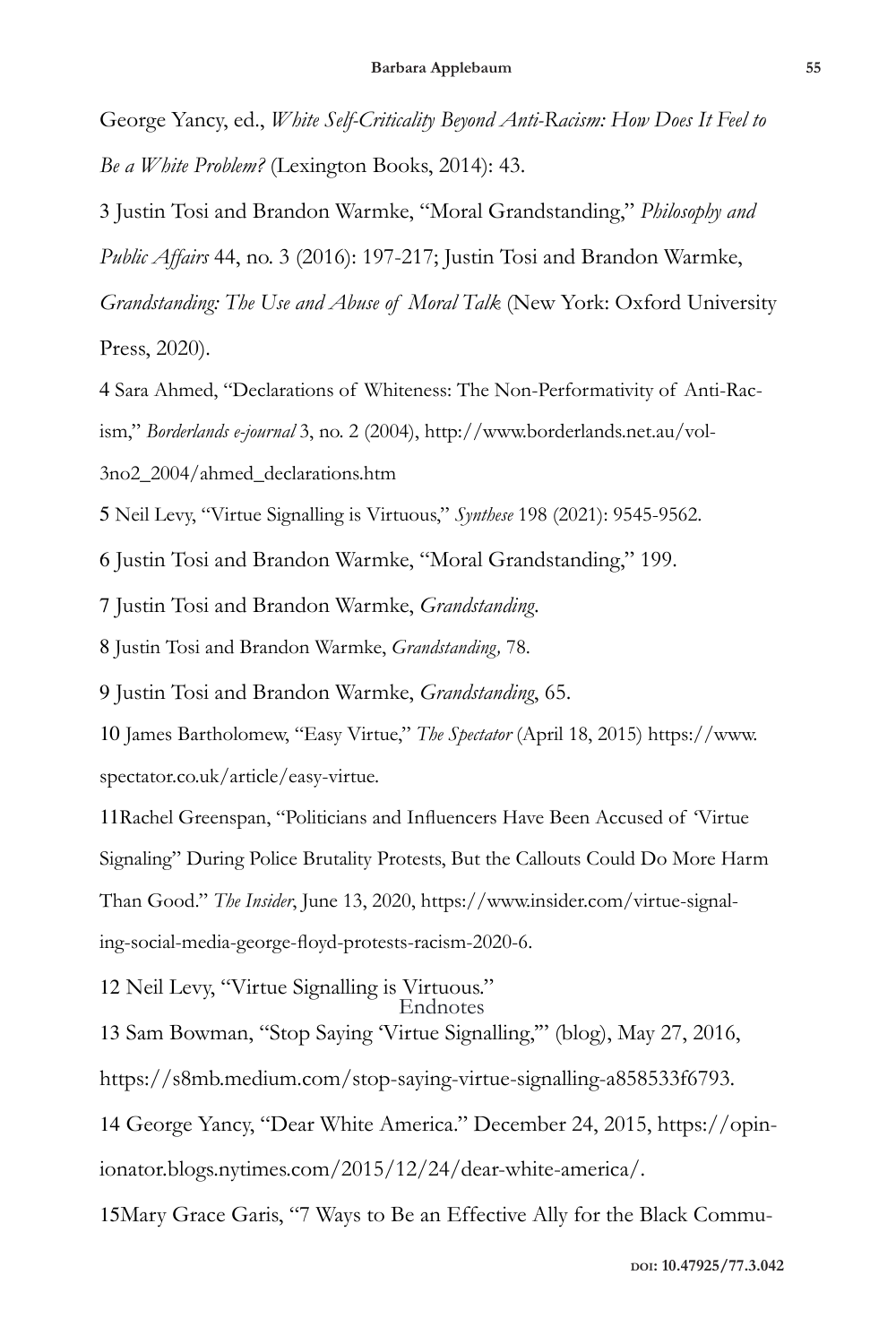nity, Because Empty Virtue Signaling Is Not It." *Well and Good,* June 2, 2020. https://www.wellandgood.com/what-is-virtue-signaling/; https://medium. com/@matthias.roberts/please-like-me-775034d3789e.

16 Jane Coaston, "'Virtue Signaling' Isn't the Problem. Not Believing

One Another Is." *New York Times*, August 8, 2017, https://www.nytimes.

com/2017/08/08/magazine/virtue-signaling-isnt-the-problem-not-believing-one-another-is.html.

17 Sara Ahmed, "Declarations of Whiteness."

18 I use they/their only for convenience and not to exclude myself as a white person.

19 Sara Ahmed, "Declarations of Whiteness."

20 Sara Ahmed, "Declarations of Whiteness."

21 George Yancy, "To Be Black in the US is to Have a Knee Against Your Neck Each Day." *Truthout* July 18, 2020, https://truthout.org/articles/ george-yancy-to-be-black-in-the-us-is-to-have-a-knee-against-your-neck-eachday/.

22 George Yancy, "To Be Black in the US."

23 Zeus Leonardo and Ronald Porter, "Pedagogy of Fear: Toward a Fanonian Theory of 'Safety' in Race Dialogue," *Race, Ethnicity, and Education* 13, no. 2 (2010): 139-157.

24 George Yancy, "To Be Black in the US."

25 Fiona Probyn-Rapsey, "Complicity, Critique, and Methodology," *ARIEL* 38. no. 2-3 (April-July 2007): 65-82; George Yancy, *Look, A White! Philosophical Essays on Whiteness* (Philadelphia, PA: Temple University Press, 2012).

26 Sara Ahmed, "Declarations of Whiteness."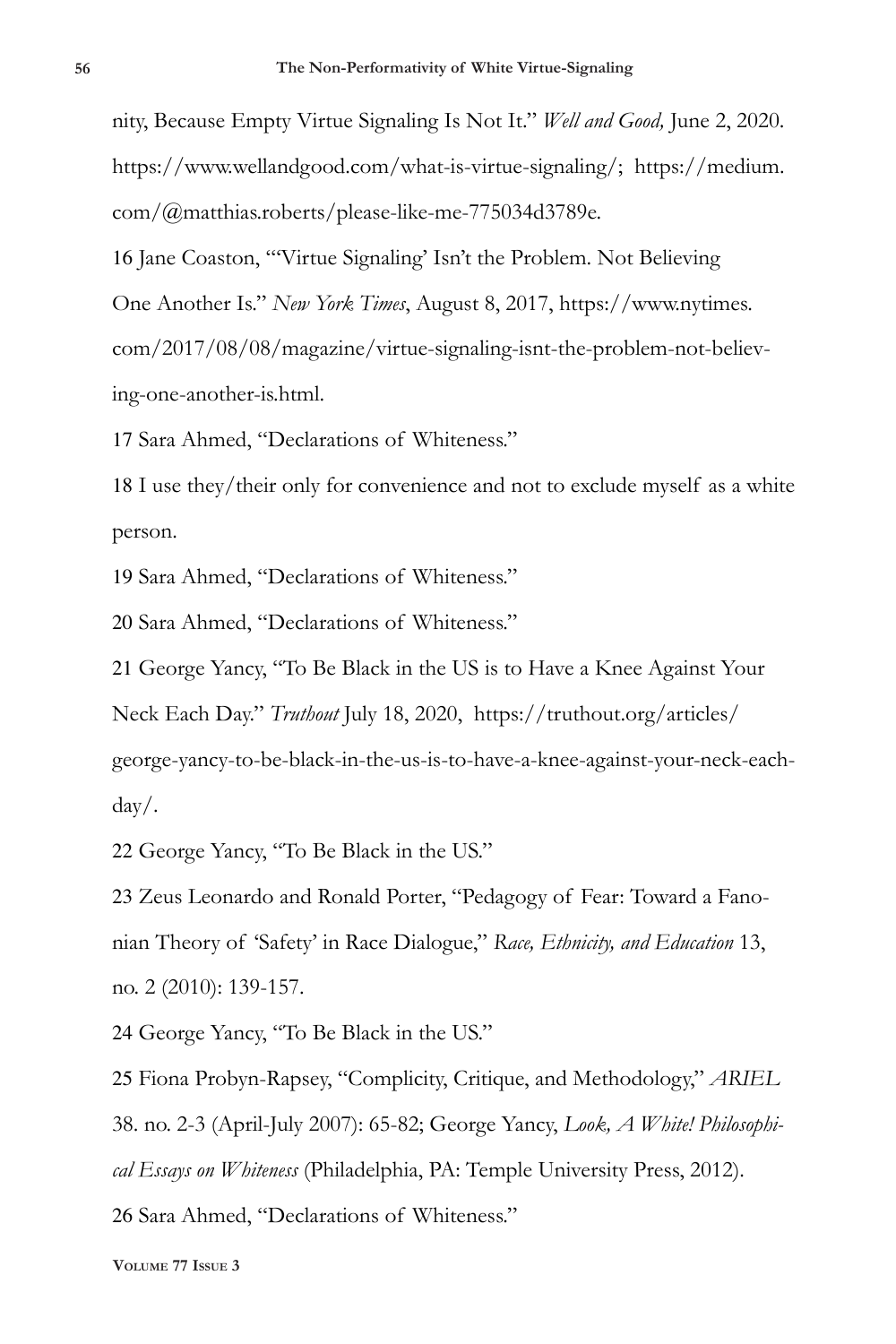27 Linda Martin Alcoff, *The Future of Whiteness*. (Malden MA: Polity Press, 2015), 168-170.

28 See Zeus Leonardo, "Whiteness Studies and Educational Supremacy: The Unbearable Whiteness of Schooling," in *Race Frameworks: A Multidimensional Theory of Racism and Education* (New York: Teachers College Press, 2013), 96. 29 bell hooks, "Representing Whiteness in the Black Imagination," in *Black Looks: Race and Representation* (London, Turnaround, 1992), 169.

30 DiDi Delgado, "Whites Only: SURJ And The Caucasian Invasion Of Racial Justice Spaces," *Huffington Post*, April 3, 2017, https://www.huffpost. com/entry/whites-only-surj-and-the-caucasian-invasion-of-racial\_b\_58dd5cf7e4b04ba4a5e25209

31 Jose Medina, "Hermeneutical Injustice and Polyphonic Contextualism: Social Silences and Shared Hermeneutical Responsibilities," *Social Epistemology* 26, no. 2 (2012): 201-220; Gaile Pohlhaus, Jr., "Relational Knowing and Epistemic Injustice: Toward a Theory of Willful Hermeneutical Ignorance," Hypatia 27, no. 4 (2012): 715-735; Kristie Dotson, "A Cautionary Tale: On Limiting Epistemic Oppression," *Frontiers: A Journal of Women Studies* 33, no. 1 (2012): 24-27. 32 Sara Ahmed, "Declarations of Whiteness."

33 Ahmed, "Declarations of Whiteness."

34 George Yancy, "Tarrying Together," *Educational Philosophy and Theory* 47, no. 1 (2015): 26.

35 Sara Ahmed, "Declarations of Whiteness."

36 Tre Johnson, "When Black People are in Pain, White People Just Join Book Clubs," *Washington Post*, June 11, 2020, https://www.washingtonpost.